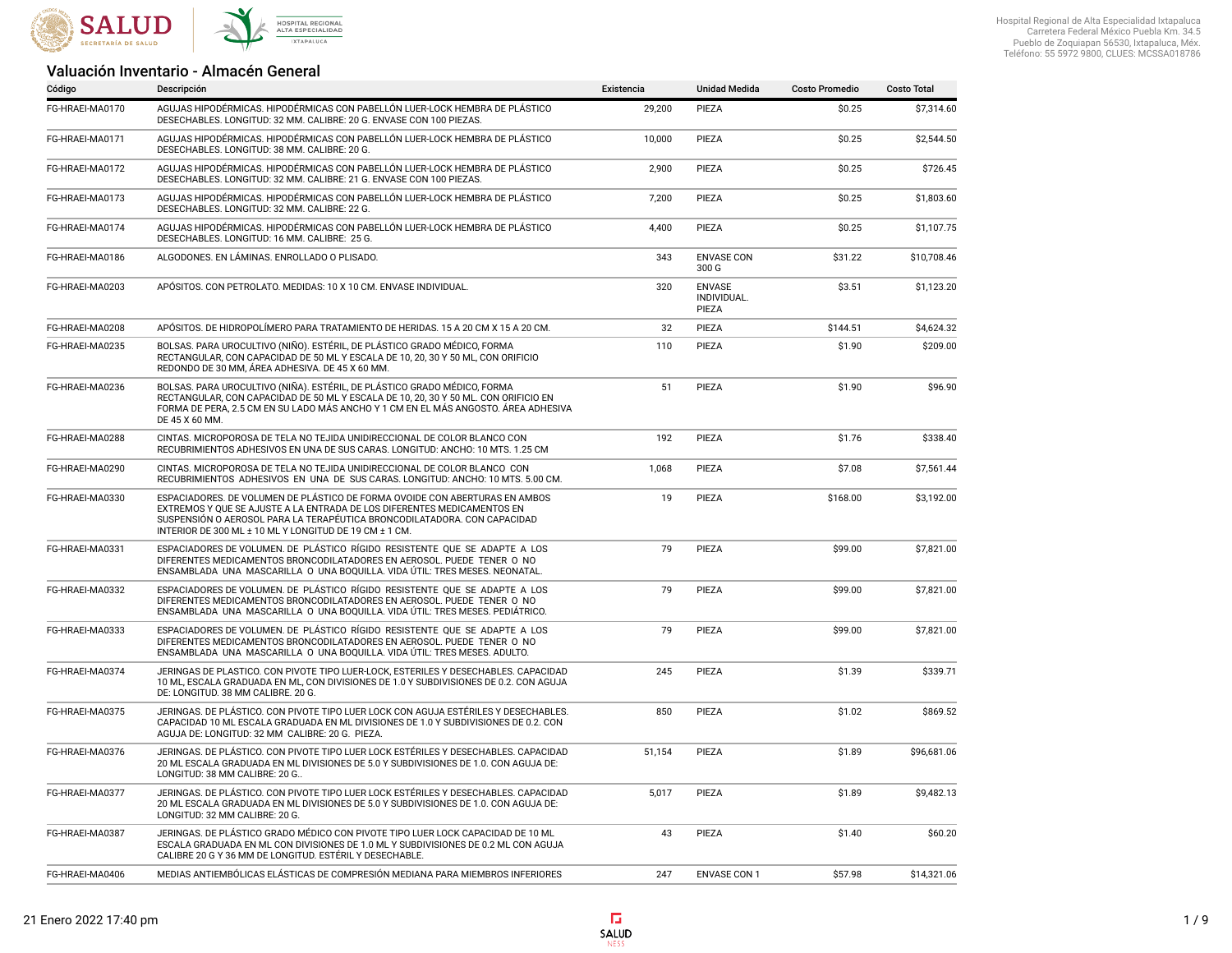



|                 | HASTA EL MUSLO. TALLAS: CHICA CORTA.                                                                                                                                                                                  |                | PAR                               |          |             |
|-----------------|-----------------------------------------------------------------------------------------------------------------------------------------------------------------------------------------------------------------------|----------------|-----------------------------------|----------|-------------|
| FG-HRAEI-MA0408 | MEDIAS ANTIEMBÓLICAS ELÁSTICAS DE COMPRESIÓN MEDIANA PARA MIEMBROS INFERIORES<br>HASTA EL MUSLO. TALLAS: MEDIANA CORTA.                                                                                               | 534            | <b>ENVASE CON 1</b><br><b>PAR</b> | \$59.61  | \$31,831.74 |
| FG-HRAEI-MA0409 | MEDIAS ANTIEMBÓLICAS ELÁSTICAS DE COMPRESIÓN MEDIANA PARA MIEMBROS INFERIORES<br>HASTA EL MUSLO. TALLAS: MEDIANA LARGA.                                                                                               | 372            | <b>ENVASE CON 1</b><br><b>PAR</b> | \$62.51  | \$23,253.72 |
| FG-HRAEI-MA0410 | MEDIAS ANTIEMBÓLICAS ELÁSTICAS DE COMPRESIÓN MEDIANA PARA MIEMBROS INFERIORES<br>HASTA EL MUSLO. TALLAS: GRANDE CORTA.                                                                                                | 470            | <b>ENVASE CON 1</b><br>PAR        | \$60.53  | \$28,449.10 |
| FG-HRAEI-MA0411 | MEDIAS ANTIEMBÓLICAS ELÁSTICAS DE COMPRESIÓN MEDIANA PARA MIEMBROS INFERIORES<br>HASTA EL MUSLO. TALLAS: GRANDE LARGA, ENVASE CON UN PAR.                                                                             | 291            | <b>ENVASE CON 1</b><br>PAR        | \$60.75  | \$17,678.25 |
| FG-HRAEI-MA0413 | MEDIAS ANTIEMBÓLICAS ELÁSTICAS DE COMPRESIÓN MEDIANA PARA MIEMBROS INFERIORES.<br>HASTA LA RODILLA. TALLAS: MEDIANA.                                                                                                  | 247            | <b>ENVASE CON 1</b><br>PAR        | \$33.22  | \$8,205.34  |
| FG-HRAEI-MA0414 | MEDIAS ANTIEMBÓLICAS ELÁSTICAS DE COMPRESIÓN MEDIANA PARA MIEMBROS INFERIORES.<br>HASTA LA RODILLA. TALLAS: GRANDE.                                                                                                   | 292            | <b>ENVASE CON 1</b><br>PAR        | \$33.25  | \$9,709.00  |
| FG-HRAEI-MA0466 | SONDAS. GASTROINTESTINALES DESECHABLES Y CON MARCA RADIOPACA. TIPO: LEVIN. CALIBRE:<br>16 FR.                                                                                                                         | 490            | PIEZA                             | \$4.59   | \$2,249.10  |
| FG-HRAEI-MA0473 | SONDAS. PARA DRENAJE URINARIO DE PERMANENCIA PROLONGADA. DE ELASTÓMERO DE<br>SILICÓN CON GLOBO DE AUTORRETENCIÓN DE 5 ML. ESTÉRIL Y DESECHABLE. TIPO: FOLEY DE DOS<br>VÍAS. CALIBRE: 14 FR.                           | 568            | PIEZA                             | \$45.19  | \$25,667.92 |
| FG-HRAEI-MA0474 | SONDAS. PARA DRENAJE URINARIO DE PERMANENCIA PROLONGADA. DE ELASTÓMERO DE<br>SILICÓN CON GLOBO DE AUTORRETENCIÓN DE 5 ML. ESTÉRIL Y DESECHABLE. TIPO: FOLEY DE DOS<br>VÍAS. CALIBRE: 16 FR.                           | 766            | PIEZA                             | \$45.19  | \$34,615.54 |
| FG-HRAEI-MA0475 | SONDAS, PARA DRENAJE URINARIO DE PERMANENCIA PROLONGADA, DE ELASTÓMERO DE<br>SILICÓN CON GLOBO DE AUTORRETENCIÓN DE 5 ML. ESTÉRIL Y DESECHABLE. TIPO: FOLEY DE DOS<br>VÍAS. CALIBRE: 18 FR.                           | 165            | PIEZA                             | \$45.13  | \$7,446.45  |
| FG-HRAEI-MA0478 | SONDAS PARA DRENAJE URINARIO DE LATEX CON GLOBO DE AUTORRETENCION DE 3 ML CON<br>VALVULA PARA JERINGA ESTERIL Y DESECHABLE TIPO: FOLEY DE DOS VIAS. CALIBRE. 10 FR.                                                   | 12             | PIEZA                             | \$23.90  | \$286.80    |
| FG-HRAEI-MA0479 | SONDAS PARA DRENAJE URINARIO. DE LATEX, CON GLOBO DE AUTORRETENCION, DE 5 ML CON<br>VALVULA PARA JERINGA. ESTERIL Y DESECHABLE. TIPO: FOLEY DE DOS VIAS. CALIBRE. 12 FR.                                              | 150            | PIEZA                             | \$10.20  | \$1,530.00  |
| FG-HRAEI-MA0480 | SONDAS PARA DRENAJE URINARIO. DE LATEX, CON GLOBO DE AUTORRETENCION, DE 5 ML CON<br>VALVULA PARA JERINGA. ESTERIL Y DESECHABLE. TIPO: FOLEY DE DOS VIAS. CALIBRE. 14 FR.                                              | 245            | PIEZA                             | \$10.20  | \$2,499.00  |
| FG-HRAEI-MA0481 | SONDAS PARA DRENAJE URINARIO. DE LATEX, CON GLOBO DE AUTORRETENCION, DE 5 ML CON<br>VALVULA PARA JERINGA. ESTERIL Y DESECHABLE. TIPO: FOLEY DE DOS VIAS. CALIBRE. 16 FR.                                              | 390            | PIEZA                             | \$10.15  | \$3,958.50  |
| FG-HRAEI-MA0482 | SONDAS. PARA DRENAJE URINARIO. DE LÁTEX CON GLOBO DE AUTORRETENCIÓN DE 5 ML CON<br>VÁLVULA PARA JERINGA. ESTÉRIL Y DESECHABLE. TIPO: FOLEY DE DOS VÍAS. CALIBRE: 18 FR.                                               | 52             | PIEZA                             | \$9.05   | \$470.60    |
| FG-HRAEI-MA0483 | SONDAS PARA DRENAJE URINARIO. DE LATEX, CON GLOBO DE AUTORRETENCION, DE 5 ML CON<br>VALVULA PARA JERINGA, ESTERIL Y DESECHABLE, TIPO; FOLEY DE DOS VIAS, CALIBRE, 20 FR.                                              | 13             | PIEZA                             | \$10.20  | \$132.60    |
| FG-HRAEI-MA0496 | SONDAS. PARA ESÓFAGO. DE TRES VÍAS PUNTA CERRADA CON CUATRO ORIFICIOS DE LÁTEX CON<br>ARILLO RADIOPACO. ESTÉRIL Y DESECHABLE. TIPO: SENGSTAKEN BLAKEMORE. LONGITUD: 65 CM.<br>CALIBRE: 14 FR. PIEZA.                  | 16             | PIEZA                             | \$805.17 | \$12,882.72 |
| FG-HRAEI-MA0497 | SONDAS. PARA ESÓFAGO. DE TRES VÍAS PUNTA CERRADA CON CUATRO ORIFICIOS DE LÁTEX CON<br>ARILLO RADIOPACO. ESTÉRIL Y DESECHABLE. TIPO: SENGSTAKEN BLAKEMORE. LONGITUD: 100<br>CM. CALIBRE: 16 FR.                        | 10             | PIEZA                             | \$709.16 | \$7,091.59  |
| FG-HRAEI-MA0498 | SONDAS. PARA ESÓFAGO. DE TRES VÍAS PUNTA CERRADA CON CUATRO ORIFICIOS DE LÁTEX CON<br>ARILLO RADIOPACO. ESTÉRIL Y DESECHABLE. TIPO: SENGSTAKEN BLAKEMORE. LONGITUD: 100<br>CM. CALIBRE: 18 FR.                        | $\overline{2}$ | PIEZA                             | \$798.82 | \$1,597.63  |
| FG-HRAEI-MA0499 | SONDAS. PARA ESÓFAGO. DE TRES VÍAS PUNTA CERRADA CON CUATRO ORIFICIOS DE LÁTEX CON<br>ARILLO RADIOPACO. ESTÉRIL Y DESECHABLE. TIPO: SENGSTAKEN BLAKEMORE. LONGITUD: 100<br>CM.CALIBRE: . 21 FR.                       | $\overline{2}$ | PIEZA                             | \$804.90 | \$1,609.80  |
| FG-HRAEI-MA0503 | SONDAS. PARA DRENAJE URINARIO DE PERMANENCIA PROLONGADA. DE ELASTÓMERO DE<br>SILICÓN CON GLOBO DE AUTORRETENCIÓN DE 5 ML CON VÁLVULA PARA JERINGA. ESTÉRIL Y<br>DESECHABLE. TIPO: FOLEY DE DOS VÍAS. CALIBRE: 10 FR.  | $\overline{7}$ | PIEZA                             | \$45.22  | \$316.51    |
| FG-HRAEI-MA0508 | SONDAS. PARA DRENAJE URINARIO DE PERMANENCIA PROLONGADA. DE ELASTÓMERO DE<br>SILICÓN CON GLOBO DE AUTORRETENCIÓN DE 30 ML CON VÁLVULA PARA JERINGA. ESTÉRIL Y<br>DESECHABLE. TIPO: FOLEY DE DOS VÍAS. CALIBRE: 16 FR. | 24             | PIEZA                             | \$105.58 | \$2,533.92  |
| FG-HRAEI-MA0509 | SONDAS. PARA DRENAJE URINARIO DE PERMANENCIA PROLONGADA. DE ELASTÓMERO DE<br>SILICÓN CON GLOBO DE AUTORRETENCIÓN DE 30 ML CON VÁLVULA PARA JERINGA. ESTÉRIL Y                                                         | 4              | PIEZA                             | \$105.58 | \$422.32    |

Código Descripción Existencia Unidad Medida Costo Promedio Costo Total

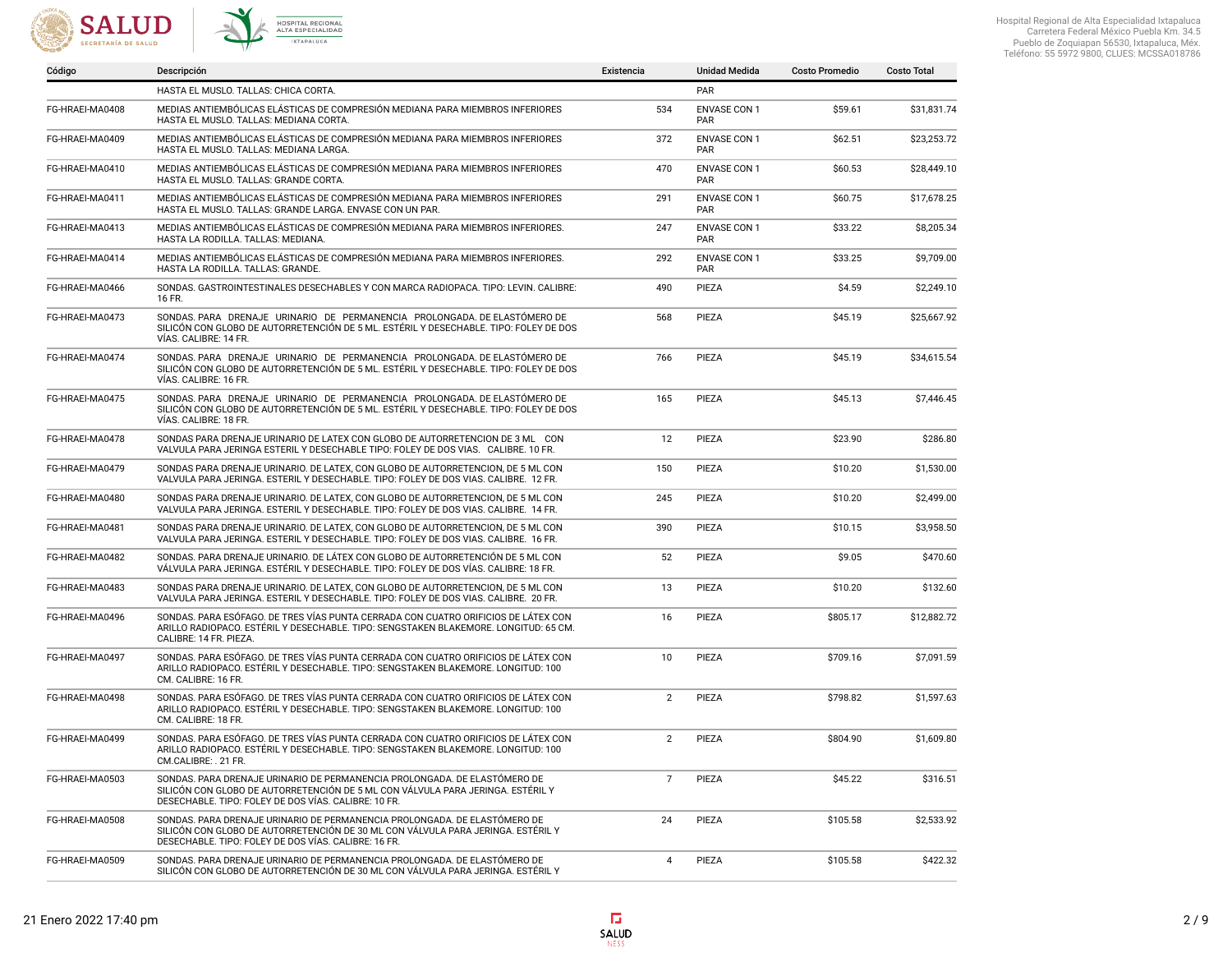



|                 | DESECHABLE. TIPO: FOLEY DE DOS VÍAS. CALIBRE: 18 FR.                                                                                                                                                                                                                                                               |              |                                                                               |            |             |
|-----------------|--------------------------------------------------------------------------------------------------------------------------------------------------------------------------------------------------------------------------------------------------------------------------------------------------------------------|--------------|-------------------------------------------------------------------------------|------------|-------------|
| FG-HRAEI-MA0510 | SONDAS. PARA DRENAJE URINARIO DE PERMANENCIA PROLONGADA. DE ELASTÓMERO DE<br>SILICÓN CON GLOBO DE AUTORRETENCIÓN DE 30 ML CON VÁLVULA PARA JERINGA. ESTÉRIL Y<br>DESECHABLE. TIPO: FOLEY DE DOS VÍAS. CALIBRE: 20 FR.                                                                                              | 8            | PIEZA                                                                         | \$105.58   | \$844.64    |
| FG-HRAEI-MA0531 | TELAS ADHESIVAS. DE ACETATO CON ADHESIVO EN UNA DE SUS CARAS. LONGITUD: 10 M.<br>ANCHO: 1.25 CM.                                                                                                                                                                                                                   | 120          | PIEZA                                                                         | \$5.09     | \$610.50    |
| FG-HRAEI-MA0532 | TELAS ADHESIVAS. DE ACETATO CON ADHESIVO EN UNA DE SUS CARAS. LONGITUD: 10 M.<br>ANCHO: 2.50 CM.                                                                                                                                                                                                                   | 108          | PIEZA                                                                         | \$10.17    | \$1,098.90  |
| FG-HRAEI-MA0533 | TELAS ADHESIVAS. DE ACETATO CON ADHESIVO EN UNA DE SUS CARAS. LONGITUD: 10 M.<br>ANCHO: 5.00 CM.                                                                                                                                                                                                                   | 180          | PIEZA                                                                         | \$20.35    | \$3,663.00  |
| FG-HRAEI-MA0534 | TELAS ADHESIVAS. DE ACETATO CON ADHESIVO EN UNA DE SUS CARAS. LONGITUD: 10 M.<br>ANCHO: 7.50 CM.                                                                                                                                                                                                                   | 92           | PIEZA                                                                         | \$30.53    | \$2,808.30  |
| FG-HRAEI-MA0557 | VENDAS. ELÁSTICAS DE TEJIDO PLANO ; DE ALGODÓN CON FIBRAS SINTÉTICAS. LONGITUD: 5 M<br>ANCHO: 30 CM.                                                                                                                                                                                                               | 1,596        | <b>ENVASE CON</b><br><b>UNA PIEZA</b>                                         | \$9.15     | \$14,603.40 |
| FG-HRAEI-MA1576 | APÓSITOS. ABSORBENTES A BASE DE ALGINATO DE CALCIO Y SODIO DE ORIGEN NATURAL.<br>ESTÉRIL. TAMAÑO: DE 10.0 CM ± 2.0 CM X 20.0 CM ± 2.0 CM. PIEZA.                                                                                                                                                                   | 55           | PIEZA                                                                         | \$45.32    | \$2,492.60  |
| FG-HRAEI-MA1608 | SONDAS PARA DRENAJE URINARIO. DE LATEX, CON GLOBO DE AUTORRETENCION DE 3 ML CON<br>VALVULA PARA JERINGA. ESTERIL Y DESECHABLE. TIPO: FOLEY DE DOS VIAS. CALIBRE. 8 FR.                                                                                                                                             | 8            | PIEZA                                                                         | \$23.90    | \$191.20    |
| FG-HRAEI-MA1632 | VENDAS. ELÁSTICA ADHESIVA. DE ALGODÓN Y FIBRA SINTÉTICA CON ADHESIVO EN UNA DE SUS<br>CARAS. LONGITUD ANCHO. 2.7 M. 7.5 CM.                                                                                                                                                                                        | 6            | PIEZA                                                                         | \$96.50    | \$579.00    |
| FG-HRAEI-MA1633 | VENDAS. ELÁSTICA ADHESIVA. DE ALGODÓN Y FIBRA SINTÉTICA CON ADHESIVO EN UNA DE SUS<br>CARAS. LONGITUD ANCHO. 2.7 M. 10.0 CM.                                                                                                                                                                                       | 6            | PIEZA                                                                         | \$109.90   | \$659.40    |
| FG-HRAEI-MA3974 | ANTISÉPTICOS. SOLUCIÓN CON GLUCONATO DE CLORHEXIDINA AL 2% P/V EN ALCOHOL<br>ISOPROPÍLICO AL 70%. CON TINTA NARANJA O ROSA O INCOLORO. CONTIENE: 3 ML ESTÉRIL Y<br><b>DESECHABLE</b>                                                                                                                               | 98           | <b>ENVASE</b>                                                                 | \$13.89    | \$1,361.22  |
| FG-HRAEI-MA4034 | JERINGAS. DE PLÁSTICO. CON PIVOTE TIPO LUER LOCK CON AGUJA ESTÉRILES Y DESECHABLES.<br>CAPACIDAD 10 ML ESCALA GRADUADA EN ML DIVISIONES DE 1.0 Y SUBDIVISIONES DE 0.2. CON<br>AGUJA DE: LONGITUD: 32 MM CALIBRE: 21 G.                                                                                             | 234          | PIEZA                                                                         | \$1.02     | \$238.68    |
| FG-HRAEI-MA8233 | APÓSITOS. HIDROCELULAR DE POLIURETANO SIN ADHESIVO PARA EL TALÓN. ESTÉRIL Y<br>DESECHABLE.                                                                                                                                                                                                                         | 141          | PIEZA                                                                         | \$73.73    | \$10,395.93 |
| FG-HRAEI-MA8352 | GEL. PIRFENIDONA GEL CADA 100G DE GEL CONTIENE: PIRFENIDONA 8.0 G DIALIL ÓXIDO DE<br>DISULFURO MODIFICADO 0.016 G.                                                                                                                                                                                                 | 70           | TUBO CON 120<br><b>GRAMOS</b>                                                 | \$1,407.00 | \$98,490.00 |
| FG-HRAEI-MA8353 | GEL. PIRFENIDONA GEL CADA 100G DE GEL CONTIENE: PIRFENIDONA 8.0 G DIALIL ÓXIDO DE<br>DISULFURO MODIFICADO 0.016 G. TUBO CON 40 GRAMOS                                                                                                                                                                              | 71           | TUBO CON 40<br><b>GRAMOS</b>                                                  | \$469.00   | \$33,299.00 |
| FG-HRAEI-MA8354 | GEL, GEL A BASE DE HIALURONATO DE ZINC AL 0.1% COMO INGREDIENTE ACTIVO.<br>COADYUVANTE EN EL MANEJO DE HERIDAS CRÓNICAS. TUBO CON 15 G.                                                                                                                                                                            | 14           | PIEZA                                                                         | \$189.00   | \$2,646.00  |
| FG-HRAEI-MA8387 | APÓSITOS. HIDROCELULAR DE POLIURETANO CON ADHESIVO PARA EL TRATAMIENTO DE<br>HERIDAS. ESTÉRIL Y DESECHABLE. TAMAÑOS: 7.5 X 7.5 CM.                                                                                                                                                                                 | 156          | PIEZA                                                                         | \$36.00    | \$5,616.00  |
| FG-HRAEI-MA8388 | APÓSITOS. HIDROCELULAR DE POLIURETANO CON ADHESIVO PARA EL TRATAMIENTO DE<br>HERIDAS. ESTÉRIL Y DESECHABLE. TAMAÑOS: 12.5 X 12.5 CM.                                                                                                                                                                               | 136          | PIEZA                                                                         | \$60.20    | \$8,187.20  |
| FG-HRAEI-MD0054 | ÁCIDO MICOFENÓLICO. GRAGEA CON CAPA ENTÉRICA O TABLETA DE LIBERACIÓN PROLONGADA.<br>CADA GRAGEA CON CAPA ENTÉRICA O TABLETA DE LIBERACIÓN PROLONGADA CONTIENE:<br>MICOFENOLATO SÓDICO EQUIVALENTE A 180 MG DE ÁCIDO MICOFENÓLICO. ENVASE CON 120<br>GRAGEAS CON CAPA ENTÉRICA O TABLETAS DE LIBERACIÓN PROLONGADA. | 4            | <b>ENVASE CON</b><br>120 GRAGEAS<br>CON CAPA<br>ENTÉRICA O<br><b>TABLETAS</b> | \$2,160.00 | \$8,640.00  |
| FG-HRAEI-MD0055 | ÁCIDO MICOFENÓLICO. GRAGEA CON CAPA ENTÉRICA O TABLETA DE LIBERACIÓN PROLONGADA.<br>CADA GRAGEA CON CAPA ENTÉRICA O TABLETA DE LIBERACIÓN PROLONGADA CONTIENE:<br>MICOFENOLATO SÓDICO EQUIVALENTE A 360 MG DE ÁCIDO MICOFENÓLICO. ENVASE CON 120<br>GRAGEAS CON CAPA ENTÉRICA O TABLETAS DE LIBERACIÓN PROLONGADA. | $\mathbf{1}$ | <b>ENVASE CON</b><br>120 GRAGEAS<br>CON CAPA<br>ENTÉRICA O<br><b>TABLETAS</b> | \$2,908.07 | \$2,908.07  |
| FG-HRAEI-MD0180 | DIPROPIONATO DE BECLOMETASONA. SUSPENSIÓN EN AEROSOL. CADA INHALACIÓN CONTIENE:<br>DIPROPIONATO DE BECLOMETASONA 50 µG. ENVASE CON DISPOSITIVO INHALADOR PARA 200<br>DOSIS.                                                                                                                                        | $\mathbf{1}$ | <b>ENVASE CON</b><br><b>DISPOSITIVO</b><br><b>INHALADOR</b><br>PARA 200 DOSIS | \$23.47    | \$23.47     |
| FG-HRAEI-MD0233 | BUPRENORFINA PARCHE CADA PARCHE CONTIENE: BUPRENORFINA 30 MG ENVASE CON 4<br>PARCHES.                                                                                                                                                                                                                              | 6            | <b>ENVASE CON 4</b><br><b>PARCHES</b>                                         | \$500.45   | \$3,002.70  |

Código Descripción Existencia Unidad Medida Costo Promedio Costo Total

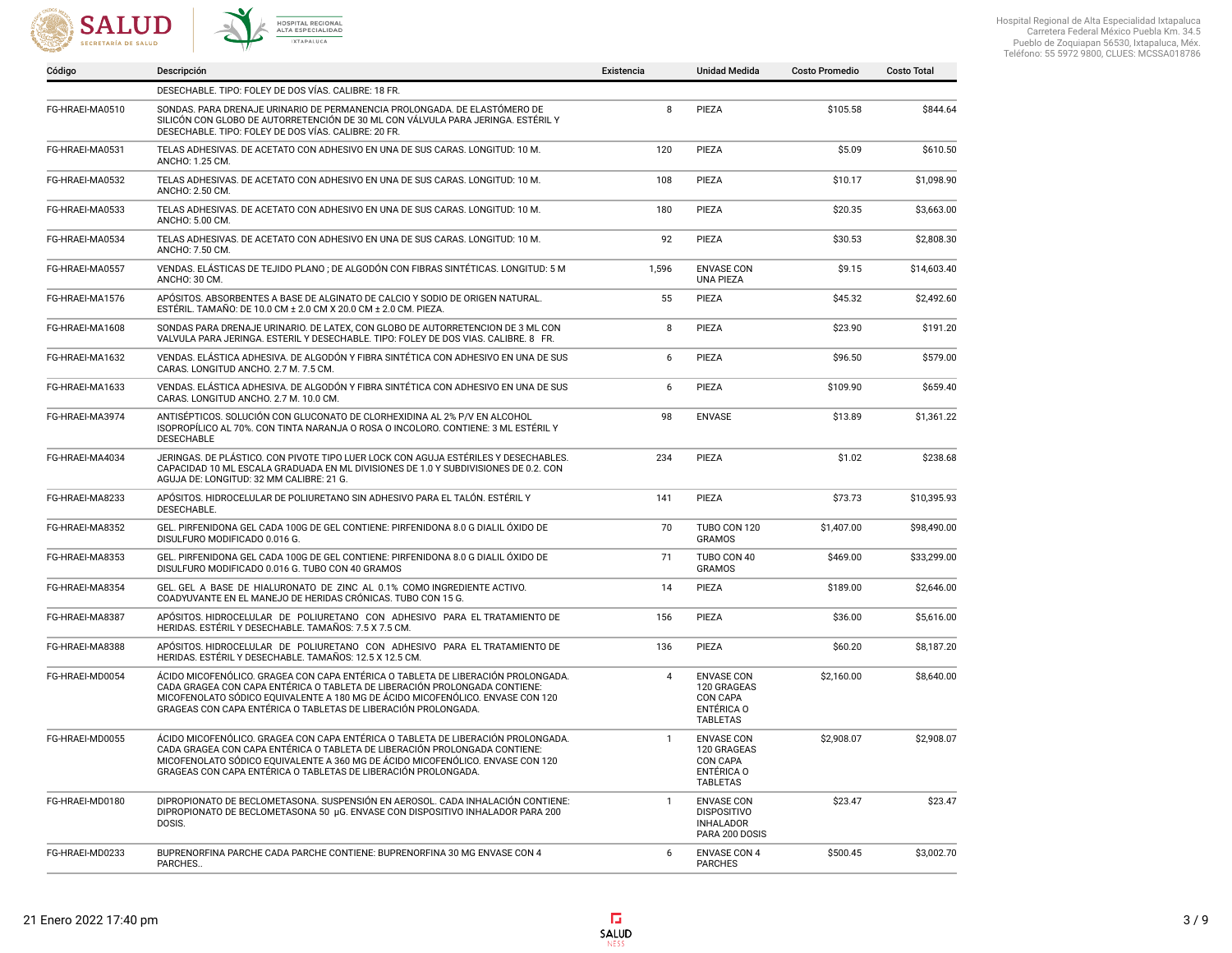



| Código          | Descripción                                                                                                                                                                                                                                                                                                           | Existencia     | <b>Unidad Medida</b>                                                                                                                     | <b>Costo Promedio</b> | <b>Costo Total</b> |
|-----------------|-----------------------------------------------------------------------------------------------------------------------------------------------------------------------------------------------------------------------------------------------------------------------------------------------------------------------|----------------|------------------------------------------------------------------------------------------------------------------------------------------|-----------------------|--------------------|
| FG-HRAEI-MD0430 | DEXAMETASONA, TABLETA, CADA TABLETA CONTIENE DEXAMETASONA 0.5 MG ENVASE CON 30<br>TABLETAS.                                                                                                                                                                                                                           | 4              | ENVASE CON 30<br><b>TABLETAS</b>                                                                                                         | \$14.35               | \$57.40            |
| FG-HRAEI-MD0560 | ESOMEPRAZOL. TABLETA CADA TABLETA CONTIENE: ESOMEPRAZOL MAGNÉSICO TRIHIDRATADO<br>EQUIVALENTE A 40 MG DE ESOMEPRAZOL ENVASE CON 14 TABLETAS                                                                                                                                                                           | 8              | <b>ENVASE CON 14</b><br><b>TABLETAS</b>                                                                                                  | \$60.00               | \$480.00           |
| FG-HRAEI-MD0564 | ESPIRONOLACTONA. TABLETA CADA TABLETA CONTIENE: ESPIRONOLACTONA 25 MG ENVASE<br>CON 30 TABLETAS.                                                                                                                                                                                                                      | 16             | ENVASE CON 30<br><b>TABLETAS</b>                                                                                                         | \$10.15               | \$162.40           |
| FG-HRAEI-MD0770 | HIDROCORTISONA. CREMA CADA G CONTIENE: 17 BUTIRATO DE HIDROCORTISONA 1 MG ENVASE<br>CON 15 G.                                                                                                                                                                                                                         | 3              | <b>ENVASE CON 15</b><br>G                                                                                                                | \$12.20               | \$36.60            |
| FG-HRAEI-MD0827 | INSULINA GLARGINA. SOLUCIÓN INYECTABLE CADA ML DE SOLUCIÓN CONTIENE: INSULINA<br>GLARGINA 3.64 MG EOUIVALENTE A 100.0 UI DE INSULINA HUMANA, ENVASE CON UN FRASCO<br>ÁMPULA CON 10 ML.                                                                                                                                | 678            | <b>ENVASE CON</b><br><b>UN FRASCO</b><br><b>AMPULA CON</b><br>10 ML                                                                      | \$93.50               | \$63,393.00        |
| FG-HRAEI-MD0835 | INSULINA LISPRO. SOLUCIÓN INYECTABLE. CADA ML CONTIENE: INSULINA LISPRO (ORIGEN ADN<br>RECOMBINANTE) 100 UI ENVASE CON UN FRASCO ÁMPULA CON 10 ML.                                                                                                                                                                    | 47             | <b>ENVASE CON</b><br><b>UN FRASCO</b><br>ÁMPULA CON<br><b>10 ML</b>                                                                      | \$195.57              | \$9,191.79         |
| FG-HRAEI-MD0837 | INSULINA LISPRO LISPRO PROTAMINA. SUSPENSIÓN INYECTABLE CADA ML CONTIENE: INSULINA<br>LISPRO (ORIGEN ADN RECOMBINANTE) 25 UI INSULINA LISPRO PROTAMINA (ORIGEN ADN<br>RECOMBINANTE) 75 UI. ENVASE CON UN FRASCO ÁMPULA CON 10 ML.                                                                                     | $\overline{2}$ | <b>ENVASE CON</b><br><b>UN FRASCO</b><br>ÁMPULA CON<br>10 ML                                                                             | \$266.33              | \$532.66           |
| FG-HRAEI-MD0857 | IRBESARTÁN. TABLETA CADA TABLETA CONTIENE: IRBESARTÁN 300 MG ENVASE CON 28<br>TABLETAS.                                                                                                                                                                                                                               | 10             | <b>ENVASE CON 28</b><br><b>TABLETAS</b>                                                                                                  | \$48.90               | \$489.00           |
| FG-HRAEI-MD0918 | LEVETIRACETAM. TABLETA CADA TABLETA CONTIENE: LEVETIRACETAM 500 MG ENVASE CON 60<br>TABLETAS.                                                                                                                                                                                                                         | 62             | <b>ENVASE CON 60</b><br><b>TABLETAS</b>                                                                                                  | \$51.98               | \$3,223.00         |
| FG-HRAEI-MD1071 | MOMETASONA, SUSPENSIÓN PARA INHALACIÓN CADA 100 ML CONTIENE: FUROATO DE<br>MOMETASONA MONOHIDRATADA EQUIVALENTE A 0.050 G DE FUROATO DE MOMETASONA<br>ANHIDRA. ENVASE NEBULIZADOR CON 18 ML Y VÁLVULA DOSIFICADORA (140 NEBULIZACIONES<br>DE 50 µGCADA UNA).                                                          | $\overline{2}$ | <b>ENVASE</b><br>NEBULIZADOR<br>CON 18 ML Y<br>VÁLVULA<br><b>DOSIFICADORA</b><br>(140)<br>NEBULIZACIONE<br>S DE 50<br>µGCADA UNA)        | \$33.62               | \$67.24            |
| FG-HRAEI-MD1105 | NAPROXENO. SUSPENSIÓN ORAL CADA 5 ML CONTIENEN: NAPROXENO 125 MG ENVASE CON 100<br>ML.                                                                                                                                                                                                                                | 4              | <b>ENVASE CON</b><br>100 ML                                                                                                              | \$11.50               | \$46.00            |
| FG-HRAEI-MD1209 | PARACETAMOL. TABLETA CADA TABLETA CONTIENE: PARACETAMOL 500 MG. ENVASE CON 10<br>TABLETAS.                                                                                                                                                                                                                            | 51             | <b>ENVASE CON 10</b><br><b>TABLETAS</b>                                                                                                  | \$2.00                | \$102.00           |
| FG-HRAEI-MD1211 | PARACETAMOL. SOLUCION ORAL CADA ML CONTIENE: PARACETAMOL 100 MG. ENVASE CON 15<br>ML GOTERO CALIBRADO A 0.5 Y 1 ML INTEGRADO O ADJUNTO AL ENVASE QUE SIRVE DE TAPA.                                                                                                                                                   | 20             | <b>ENVASE CON 15</b><br>ML GOTERO<br>CALIBRADO A<br>0.5 Y 1 ML<br><b>INTEGRADO O</b><br>ADJUNTO AL<br><b>ENVASE QUE</b><br>SIRVE DE TAPA | \$3.89                | \$77.80            |
| FG-HRAEI-MD1215 | PAROXETINA. TABLETA CADA TABLETA CONTIENE: CLORHIDRATO DE PAROXETINA EQUIVALENTE<br>A 20 MG DE PAROXETINA. ENVASE CON 10 TABLETAS.                                                                                                                                                                                    | 460            | <b>TABLETA</b>                                                                                                                           | \$0.84                | \$386.40           |
| FG-HRAEI-MD1289 | PROPRANOLOL. TABLETA CADA TABLETA CONTIENE: CLORHIDRATO DE PROPRANOLOL 40 MG<br><b>ENVASE CON 30 TABLETAS</b>                                                                                                                                                                                                         | 26             | <b>ENVASE CON 30</b><br><b>TABLETAS</b>                                                                                                  | \$6.71                | \$174.46           |
| FG-HRAEI-MD1349 | SALBUTAMOL. SUSPENSIÓN EN AEROSOL. CADA INHALADOR CONTIENE: SALBUTAMOL 20 MG O<br>SULFATO DE SALBUTAMOL EQUIVALENTE A 20 MG DE SALBUTAMOL ENVASE CON INHALADOR<br>CON 200 DOSIS DE 100 µG.                                                                                                                            | 9              | <b>ENVASE CON</b><br><b>INHALADOR</b><br>CON 200 DOSIS<br>DE 100 µG                                                                      | \$19.00               | \$171.00           |
| FG-HRAEI-MD1459 | TELMISARTÁN HIDROCLOROTIAZIDA. TABLETA O CÁPSULA. CADA TABLETA O CÁPSULA<br>CONTIENE: TELMISARTÁN 80.0 MG HIDROCLOROTIAZIDA 12.5 MG ENVASE CON 14 TABLETAS O<br>CÁPSULAS.                                                                                                                                             | 15             | <b>ENVASE CON 14</b><br><b>TABLETAS O</b><br>CÁPSULAS                                                                                    | \$254.95              | \$3,824.23         |
| FG-HRAEI-MD2148 | INSULINA ASPARTA/INSULINA ASPARTA PROTAMINA. SUSPENSIÓN INYECTABLE CADA ML<br>CONTIENE: INSULINA ASPARTA DE ORIGEN ADN RECOMBINANTE (30% DE INSULINA ASPARTA<br>SOLUBLE Y 70% DE INSULINA ASPARTA PROTAMINA CRISTALINA) 100 U. ENVASE O CAJA DE<br>CARTÓN CON 5 PLUMAS PRELLENADAS O PRECARGADAS CON 3 ML (100 U/ML). | 10             | <b>ENVASE O CAJA</b><br>DE CARTÓN<br>CON 5 PLUMAS<br>PRELLENADAS<br>0                                                                    | \$592.50              | \$5,925.00         |

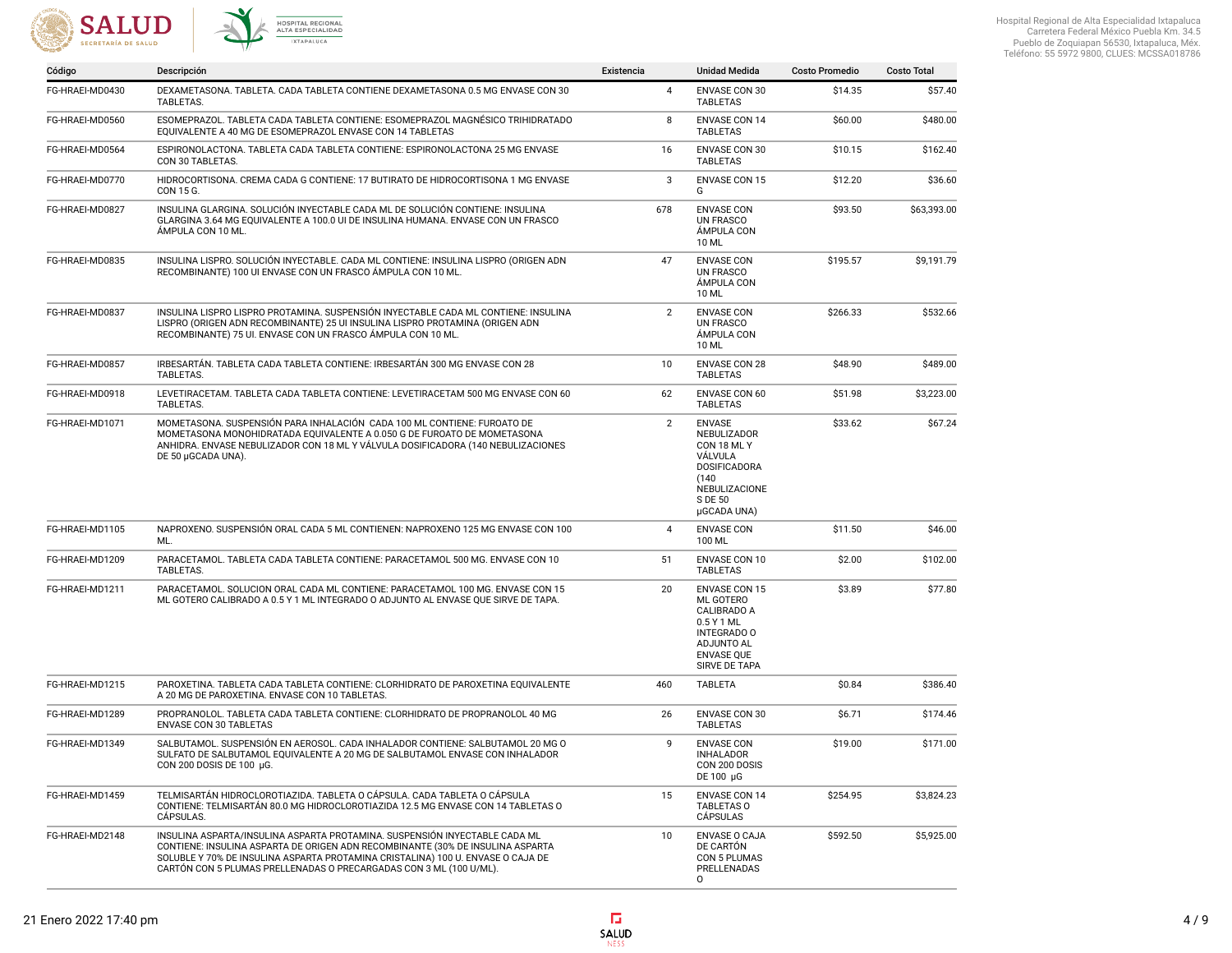



| Código          | Descripción                                                                                                                                                                                                                                                                                                                                                                                                                          | Existencia     | Unidad Medida                                                                                   | <b>Costo Promedio</b> | <b>Costo Total</b> |
|-----------------|--------------------------------------------------------------------------------------------------------------------------------------------------------------------------------------------------------------------------------------------------------------------------------------------------------------------------------------------------------------------------------------------------------------------------------------|----------------|-------------------------------------------------------------------------------------------------|-----------------------|--------------------|
|                 |                                                                                                                                                                                                                                                                                                                                                                                                                                      |                | PRECARGADAS<br>CON 3 ML                                                                         |                       |                    |
| FG-HRAEI-MD2170 | LACTULOSA. JARABE. CADA 100 ML CONTIENEN: LACTULOSA 66.70 G ENVASE CON 120 ML Y<br>MEDIDA DOSIFICADORA (0.667 G/ML).                                                                                                                                                                                                                                                                                                                 | 3              | <b>ENVASE CON</b><br>120 ML Y<br><b>MEDIDA</b><br><b>DOSIFICADORA</b><br>$(0.667 \text{ G/ML})$ | \$54.16               | \$162.47           |
| FG-HRAEI-MD2173 | SACUBITRILO VALSARTÁN. COMPRIMIDO. CADA COMPRIMIDO CONTIENE: SACUBITRILO<br>VALSARTÁN SÓDICO HIDRATADO EQUIVALENTE A 200 MG DE SACUBITRILO VALSARTÁN ENVASE<br>CON 60 COMPRIMIDOS.                                                                                                                                                                                                                                                   | 2              | <b>ENVASE CON 60</b><br><b>COMPRIMIDOS</b>                                                      | \$983.61              | \$1,967.22         |
| FG-HRAEI-MD2174 | BUDESONIDA. AEROSOL PARA INHALACION BUCAL. CADA GRAMO CONTIENE: BUDESONIDA 4.285<br>MG ENVASE PRESURIZADO CON 200 DOSIS DE 200 µG CADA UNA Y DISPOSITIVO INHALADOR.                                                                                                                                                                                                                                                                  | $\overline{2}$ | <b>ENVASE</b><br><b>PRESURIZADO</b><br>CON 200 DOSIS<br>DE 200 µG                               | \$270.00              | \$540.00           |
| FG-HRAEI-MD2177 | PERINDOPRIL / AMLODIPINO/ INDAPAMIDA. COMPRIMIDOS CADA COMPRIMIDO CONTIENE:<br>PERINDOPRIL ARGININA 10 MG. BESILATO DE AMLODIPINO 10 MG. INDAPAMIDA 2.5 MG. CAJA<br>CON 30 COMPRIMIDOS.                                                                                                                                                                                                                                              | $\overline{7}$ | CAJA CON 30<br><b>COMPRIMIDOS</b>                                                               | $-$72.98$             | $-$ \$510.89       |
| HRAEI-CE0006    | MASCARILLA DESECHABLE, PARA ADMINISTRACIÓN DE OXÍGENO, CON TUBO DE CONEXIÓN DE<br>180 CM Y ADAPTADOR.                                                                                                                                                                                                                                                                                                                                | 778            | PIEZA                                                                                           | \$13.96               | \$10,863.03        |
| HRAEI-HM0002    | CUBETA PARA MEZCLAR PINTURA                                                                                                                                                                                                                                                                                                                                                                                                          | $\overline{2}$ | PIEZA                                                                                           | \$125.00              | \$250.00           |
| HRAEI-HM0003    | CHAROLA PARA MEZCLAR PINTURA                                                                                                                                                                                                                                                                                                                                                                                                         | 4              | PIEZA                                                                                           | \$51.00               | \$204.00           |
| HRAEI-HM0004    | RECIPIENTE PARA PINTURA (CHAROLA PEQUEÑA)                                                                                                                                                                                                                                                                                                                                                                                            | 28             | PIEZA                                                                                           | \$35.00               | \$980.00           |
| HRAEI-HM0005    | <b>BROCHA 1 PULGADA</b>                                                                                                                                                                                                                                                                                                                                                                                                              | 10             | PIEZA                                                                                           | \$45.00               | \$450.00           |
| HRAEI-HM0006    | <b>BROCHA 2 PULGADAS</b>                                                                                                                                                                                                                                                                                                                                                                                                             | 10             | PIEZA                                                                                           | \$68.00               | \$680.00           |
| HRAEI-HM0007    | <b>BROCHA 4 PULGADAS</b>                                                                                                                                                                                                                                                                                                                                                                                                             | 12             | PIEZA                                                                                           | \$99.00               | \$1,188.00         |
| HRAEI-HM0008    | RODILLO PARA PINTAR 4 PULGADAS                                                                                                                                                                                                                                                                                                                                                                                                       | 5              | PIEZA                                                                                           | \$71.00               | \$355.00           |
| HRAEI-HM0009    | REPUESTO DE RODILLO PARA PINTAR                                                                                                                                                                                                                                                                                                                                                                                                      | 30             | PIEZA                                                                                           | \$45.00               | \$1,350.00         |
| HRAEI-HM0010    | EXTENSIÓN DE RODILLO PARA PINTAR                                                                                                                                                                                                                                                                                                                                                                                                     | $\overline{2}$ | PIEZA                                                                                           | \$799.00              | \$1,598.00         |
| HRAEI-ID0002    | BLOCK PORTA RECETAS PARA MEDICAMENTOS CONTROLADOS, EN PAPEL DE 60 GRAMOS,<br>AUTOCOPIANTE.ORIGINAL EN COLOR BLANCO Y DOS COPIAS, LA PRIMERA EN AZUL Y LA<br>SEGUNDA EN VERDE, EN JUEGOS DE 50 (SE CONSIDERA JUEGO A UN BLOCK CON 50 FOLIOS) A<br>UNA TINTA CON NÚMERO DE FOLIO EN COLOR ROJO DEL 82,001 EN ADELANTE.EL PROVEEDOR<br>DEBERÁ PRESENTAR MUESTRA DEL PRIMER FOLIO PARA SU VISTO BUENO Y AUTORIZACIÓN DE<br>REPRODUCCIÓN. | 540            | <b>JUEGO</b>                                                                                    | \$57.96               | \$31,300.03        |
| HRAEI-ID0011    | JUEGO DE SEPARADORES DE 50 HOJAS MEDIDAS DE 23 X 28 CMS SOBRE CARTULINA SULFATADA<br>1 CARA 14 PTS Y PLASTIFICADO BRILLANTE EN TODA LA HOJA, CON 2 PONCHOS DE ARCHIVO                                                                                                                                                                                                                                                                | 810            | <b>JUEGO</b>                                                                                    | \$78.90               | \$63,909.00        |
| HRAEI-IM0010    | CARTELES DE LAVADO DE MANOS Y DESINFECCIÓN, IMPRESO EN SELECCIÓN DE COLOR SOBRE<br>ESTIRENO CALIBRE 40 CON MEDIDAS DE 40.5 CM DE LARGO X 25.5 CM DE ANCHO CON LAS<br>LEYENDAS DE LAVADO DE MANOS CON JABÓN Y CON ALCOHOL                                                                                                                                                                                                             | 39             | PIEZA                                                                                           | \$130.00              | \$5,070.00         |
| HRAEI-IM0042    | ACRÍLICO DE 2 MM DE ESPESOR TAMAÑO CARTA Y PORTA TARJETERO EN LA PARTE SUPERIOR<br>CON MEDIDAS DEL TARJETERO DE 17.5 CM DE LARGO X 11 CM DE ANCHO                                                                                                                                                                                                                                                                                    | 60             | PIEZA                                                                                           | \$150.00              | \$9,000.00         |
| HRAEI-IM0109    | ACRILICO DE 2 MM DE ESPESOR TAMAÑO CARTA                                                                                                                                                                                                                                                                                                                                                                                             | 60             | PIEZA                                                                                           | \$280.00              | \$16,800.00        |
| HRAEI-IM0110    | CAJAS DE ACRÍLICO DE 2 MM DE ESPESOR. SIN TAPA, CON UNA DIVISIÓN PARA LA CREACIÓN DE<br>DOS ESPACIOS EN ELLA MEDIDAS 30 CM DE LARGO, 15 CM DE ANCHO Y 12.5 CM DE ALTO                                                                                                                                                                                                                                                                | 15             | PIEZA                                                                                           | \$400.00              | \$6,000.00         |
| HRAEI-MA0010    | TESTIGOS. CONTROLES BIOLÓGICOS PARA MATERIAL ESTERILIZADO EN GAS.                                                                                                                                                                                                                                                                                                                                                                    | 20,800         | PIEZA                                                                                           | \$12.35               | \$256,880.00       |
| HRAEI-MA4289    | EQUIPO SOLUCET DE INFUSIÓN PLUM SET. (PARA PLUM A+) LUER LOK SIN AGUJA                                                                                                                                                                                                                                                                                                                                                               | 157            | PIEZA                                                                                           | \$250.00              | \$39,250.00        |
| HRAEI-MD0262    | CARBOplatino                                                                                                                                                                                                                                                                                                                                                                                                                         | 9              | <b>FRASCO</b><br><b>AMPULA</b>                                                                  | \$239.74              | \$2,157.63         |
| HRAEI-MD0291    | CICLOfosfamida                                                                                                                                                                                                                                                                                                                                                                                                                       | 22             | ÁMPULA                                                                                          | \$951.93              | \$20,942.36        |
| HRAEI-MD0315    | CISplatino                                                                                                                                                                                                                                                                                                                                                                                                                           | 61             | ÁMPULA                                                                                          | \$49.82               | \$3,038.96         |
| HRAEI-MD0399    | DACARBAZINA                                                                                                                                                                                                                                                                                                                                                                                                                          | $\overline{4}$ | ÁMPULA                                                                                          | \$144.82              | \$579.29           |
| HRAEI-MD0434    | <b>DEXKETOPROFENO</b>                                                                                                                                                                                                                                                                                                                                                                                                                | 620            | ÁMPULA                                                                                          | \$2.83                | \$1,755.10         |
| HRAEI-MD0491    | <b>DOCEtaxel</b>                                                                                                                                                                                                                                                                                                                                                                                                                     | $\overline{2}$ | AMPOLLETA                                                                                       | \$747.43              | \$1,494.86         |

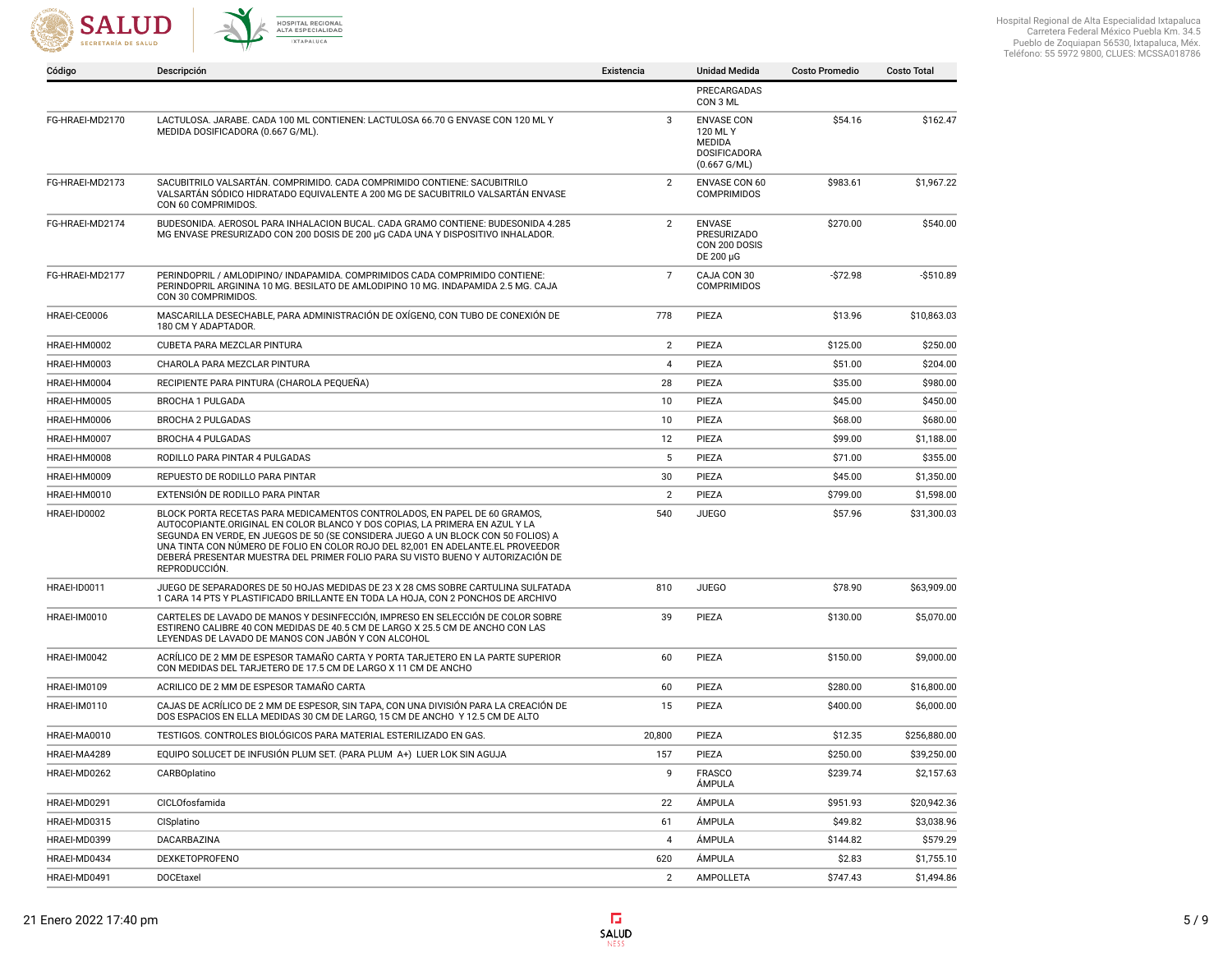



| Código       | Descripción                                                                                                                                                                                | Existencia     | <b>Unidad Medida</b>    | <b>Costo Promedio</b> | <b>Costo Total</b> |
|--------------|--------------------------------------------------------------------------------------------------------------------------------------------------------------------------------------------|----------------|-------------------------|-----------------------|--------------------|
| HRAEI-MD0502 | DOXOrubicina                                                                                                                                                                               | 14             | ÁMPULA                  | \$149.87              | \$2,098.12         |
| HRAEI-MD0596 | <b>ETOPÓSIDO</b>                                                                                                                                                                           | 27             | ÁMPULA                  | \$42.81               | \$1,155.95         |
| HRAEI-MD0716 | <b>GEMCITABINA</b>                                                                                                                                                                         | 5              | ÁMPULA                  | \$335.12              | \$1,675.58         |
| HRAEI-MD0789 | IDArubicina                                                                                                                                                                                | 5              | ÁMPULA                  | \$129.90              | \$649.50           |
| HRAEI-MD0796 | IFOSfamida                                                                                                                                                                                 | 8              | ÁMPULA                  | \$218.77              | \$1,750.16         |
| HRAEI-MD1039 | METOCLOPRAMIDA. SOLUCIÓN CADA ML CONTIENE: CLORHIDRATO DE METOCLOPRAMIDA 4 MG<br>ENVASE FRASCO GOTERO CON 20 ML.                                                                           | $\mathbf{1}$   | <b>FRASCO</b>           | \$7.10                | \$7.10             |
| HRAEI-MD1104 | NAPROXENO. TABLETA CADA TABLETA CONTIENE: NAPROXENO 250 MG ENVASE CON 30<br>TABLETAS.                                                                                                      | 90             | <b>TABLETA</b>          | \$0.34                | \$30.78            |
| HRAEI-MD1194 | PACLItaxel                                                                                                                                                                                 | 13             | ÁMPULA                  | \$429.86              | \$5,588.24         |
| HRAEI-MD1349 | SALBUTAMOL. SUSPENSIÓN EN AEROSOL. CADA INHALADOR CONTIENE: SALBUTAMOL 20 MG O<br>SULFATO DE SALBUTAMOL EQUIVALENTE A 20 MG DE SALBUTAMOL ENVASE CON INHALADOR<br>CON 200 DOSIS DE 100 µG. | 17             | <b>ENVASE</b>           | \$19.00               | \$323.00           |
| HRAEI-MD1526 | TRINITRATO DE GLICERILO. PARCHE CADA PARCHE LIBERA: TRINITRATO DE GLICERILO 5 MG/DÍA<br><b>ENVASE CON 7 PARCHES.</b>                                                                       | 133            | <b>PARCHE</b>           | \$6.23                | \$828.97           |
| HRAEI-MD1626 | vinBLAStina                                                                                                                                                                                | $\overline{2}$ | ÁMPULA                  | \$209.22              | \$418.43           |
| HRAEI-MD1627 | vinCRIStina                                                                                                                                                                                | 6              | ÁMPULA                  | \$137.89              | \$827.33           |
| HRAEI-MD1700 | OXÍGENO MEDICINAL EN CILINDROS (TIPO RESPIROX)                                                                                                                                             | 231            | PIEZA                   | \$174.32              | \$40,267.92        |
| HRAEI-MD1701 | OXÍGENO MEDICINAL LIQUIDO                                                                                                                                                                  | 11,012         |                         | \$16.19               | \$178,284.28       |
| HRAEI-MD1704 | BIÓXIDO DE CARBONO USP                                                                                                                                                                     | 50             |                         | \$34.25               | \$1,712.50         |
| HRAEI-MD1753 | ÓXIDO NITROSO TIPO "K"                                                                                                                                                                     | 177            | KILOGRAMO               | \$143.99              | \$25,486.23        |
| HRAEI-MD1973 | GAS ÓXIDO NÍTRICO GRADO MEDICAMENTO MARCA PRAXAIR (MEZCLA GHIP)                                                                                                                            | 10             | PIEZA                   | \$34,026.75           | \$340,267.50       |
| HRAEI-MD2063 | CARFILZOMIB. SOLUCIÓN INYECTABLE. CADA FRASCO ÁMPULA CON POLVO LIOFILIZADO<br>CONTIENE: CARFILZOMIB 60 MG ENVASE CON FRASCO ÁMPULA CON POLVO LIOFILIZADO.                                  | $\mathbf{1}$   | <b>AMPULA</b>           | \$2,495.40            | \$2,495.40         |
| HRAEI-MD2068 | <b>FLUOROURACILO</b>                                                                                                                                                                       | $\overline{2}$ | ÁMPULA                  | \$27.97               | \$55.94            |
| HRAEI-MD2080 | MESILATO DE ERIBULINA. SOLUCIÓN INYECTABLE CADA FRASCO ÁMPULA CONTIENE: MESILATO<br>DE ERIBULINA 1.130 MG ENVASE CON FRASCO ÁMPULA CON 1 MG/ 2 ML DE SOLUCIÓN.                             | $\overline{2}$ | <b>FRASCO</b><br>ÁMPULA | \$4,483.50            | \$8,967.00         |
| HRAEI-MD2125 | BENDAMUSTINA                                                                                                                                                                               | $\overline{4}$ | ÁMPULA                  | \$3,144.81            | \$12,579.22        |
| HRAEI-MI0019 | TONER HP 85A LASERJET, NEGRO                                                                                                                                                               | $\mathbf{1}$   | PIEZA                   | \$1,270.00            | \$1,270.00         |
| HRAEI-MI0021 | TONER PARA IMPRESORA HP DE COLOR AMARILLO CE402A                                                                                                                                           | 3              | PIEZA                   | \$4,150.00            | \$12,450.00        |
| HRAEI-MI0022 | TONER PARA IMPRESORA HP DE COLOR CIAN CE401A                                                                                                                                               | 3              | PIEZA                   | \$4,150.00            | \$12,450.00        |
| HRAEI-MI0023 | TONER PARA IMPRESORA HP DE COLOR MAGENTA CE403A                                                                                                                                            | 3              | PIEZA                   | \$4,150.00            | \$12,450.00        |
| HRAEI-MI0024 | TONER PARA IMPRESORA HP DE COLOR NEGRO HP CE400A                                                                                                                                           | $\mathbf{1}$   | PIEZA                   | \$2,715.56            | \$2,715.56         |
| HRAEI-MI0027 | TONER PARA MULTIFUNCIONAL CE278A                                                                                                                                                           | 15             | PIEZA                   | \$1,455.00            | \$21,825.00        |
| HRAEI-MI0044 | TONER HP 30A LASERJET, NEGRO                                                                                                                                                               | 2              | PIEZA                   | \$829.00              | \$1,658.00         |
| HRAEI-MI0045 | TONER HP 81A LASERJET, NEGRO                                                                                                                                                               | 8              | PIEZA                   | \$2,493.07            | \$19,944.59        |
| HRAEI-MI0052 | TONER HP CF450A NEGRO PARA IMPRESORA HP COLOR LASERJET ENTERPRISE M652DN                                                                                                                   | 9              | PIEZA                   | \$4,088.18            | \$36,793.59        |
| HRAEI-MI0053 | TONER HP CF451A CIAN PARA IMPRESORA HP COLOR LASERJET ENTERPRISE M652DN                                                                                                                    | 11             | PIEZA                   | \$4,899.11            | \$53,890.22        |
| HRAEI-MI0054 | TONER HP CF452A AMARILLO PARA IMPRESORA HP COLOR LASERJET ENTERPRISE M652DN                                                                                                                | 10             | PIEZA                   | \$4,939.53            | \$49,395.29        |
| HRAEI-MI0055 | TONER HP CF453A MAGENTA PARA IMPRESORA HP COLOR LASERJET ENTERPRISE M652dn                                                                                                                 | 8              | PIEZA                   | \$4,985.00            | \$39,880.00        |
| HRAEI-ML0006 | HIPOCLORITO DE SODIO 20 LT                                                                                                                                                                 | $\overline{2}$ | GARRAFÓN                | \$0.01                | \$0.02             |
| HRAEI-ML0014 | JABONERA RELLENABLE KIMBERLY CLARK A GRANEL                                                                                                                                                | 6              | PIEZA                   | \$349.00              | \$2,094.00         |
| HRAEI-ML0021 | ESTOPA BOLSA 1 KILO                                                                                                                                                                        | 3              | <b>BOLSA</b>            | \$235.00              | \$705.00           |
| HRAEI-ML0023 | BOTELLA DE POLIETILENO CON DISPENSADOR DE ROSCA CON POPOTE INCLUIDO DE 500 ML.                                                                                                             | 2,948          | PIEZA                   | \$15.00               | \$44,220.00        |
| HRAEI-ML0024 | ATOMIZADOR DE USO RUDO CANYON VERDE ORIGINAL CON BOTELLA-SPRAY DE UN LITRO<br>MULTIUSOS.                                                                                                   | 730            | PIEZA                   | \$30.00               | \$21,900.00        |

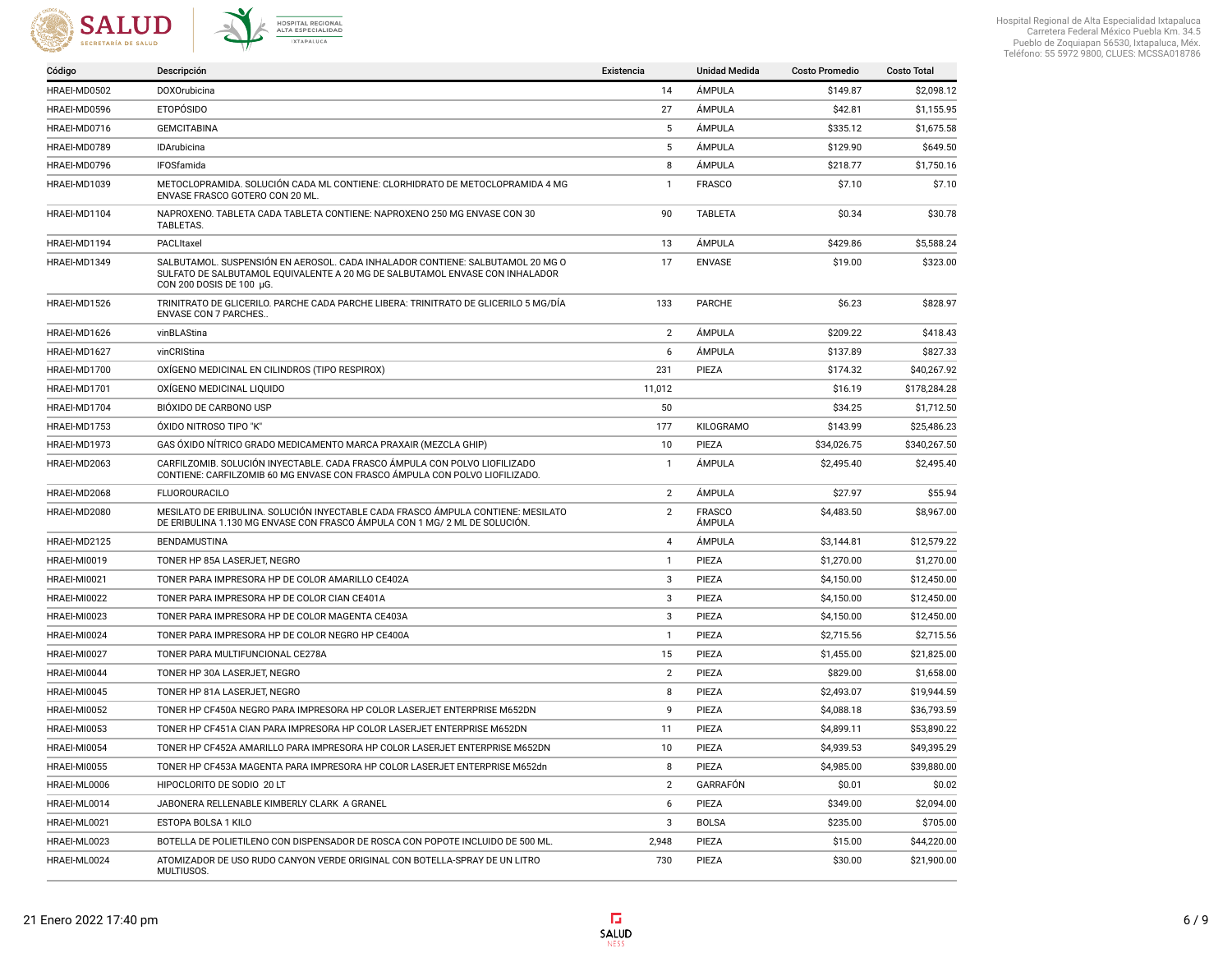



| Código       | Descripción                                                                                                                                                                                                                                                                                                                  | Existencia     | <b>Unidad Medida</b> | <b>Costo Promedio</b> | <b>Costo Total</b> |
|--------------|------------------------------------------------------------------------------------------------------------------------------------------------------------------------------------------------------------------------------------------------------------------------------------------------------------------------------|----------------|----------------------|-----------------------|--------------------|
| HRAEI-MO0009 | CARPETA REGISTRADORA DE 3 TAM CARTA C/HERRAJES METALICO DE 2 ARGOLLAS PASTA DURA<br>DE CARTON                                                                                                                                                                                                                                | 22             | PIEZA                | \$20.90               | \$459.80           |
| HRAEI-MO0015 | PUNTO METALICO PUNTO MEDIANO. PIEZAS (ROJO)                                                                                                                                                                                                                                                                                  | 296            | PIEZA                | \$14.33               | \$4,241.68         |
| HRAEI-MO0017 | BOLÍGRAFO PUNTO METALICO PUNTO MEDIANO.(AZUL)                                                                                                                                                                                                                                                                                | 473            | PIEZA                | \$14.33               | \$6,778.09         |
| HRAEI-MO0018 | BOLÍGRAFO PUNTO METALICO PUNTO MEDIANO. (NEGRO)                                                                                                                                                                                                                                                                              | 385            | PIEZA                | \$14.33               | \$5,517.05         |
| HRAEI-MO0021 | BORRADOR PARA PIZARRÓN BORRADOR PARA PIZARRÓN BLANCO                                                                                                                                                                                                                                                                         | 5              | PIEZA                | \$6.10                | \$30.50            |
| HRAEI-MO0028 | CARPETA PARA ARCHIVO CARPETA PARA ARCHIVO TAMAÑO OFICIO CON BROCHE DE PRESIÓN DE<br>8 CM.                                                                                                                                                                                                                                    | 292            | PIEZA                | \$4.29                | \$1,252.68         |
| HRAEI-MO0029 | FOLDER CON BROCHE TAMAÑO CARTA                                                                                                                                                                                                                                                                                               | 4,875          | PIEZA                | \$4.57                | \$22,288.86        |
| HRAEI-M00030 | CARPETA PARA ARCHIVO CARPETA DE 3 ARGOLLAS DE 1" TAMAÑO CARTA COLOR BLANCA VINIL<br>CON CUBIERTA PLÁSTICA TRANSPARENTE DE PASTA DURA                                                                                                                                                                                         | 19             | PIEZA                | \$23.79               | \$452.01           |
| HRAEI-MO0031 | CARPETA PARA ARCHIVO CARPETA DE 2 ARGOLLAS 2" TAMAÑO CARTA BLANCA VINIL DE PASTA<br><b>DURA</b>                                                                                                                                                                                                                              | 161            | PIEZA                | \$39.49               | \$6,357.89         |
| HRAEI-MO0045 | CINTA ADHESIVA (DIUREX) TRANSPARENTE MEDIDA 12MM X 33 M                                                                                                                                                                                                                                                                      | 10             | PIEZA                | \$2.10                | \$21.00            |
| HRAEI-MO0056 | CLIPS CROMADO NO. 1 CUADRADO INOXIDABLE                                                                                                                                                                                                                                                                                      | 8              | CAJA                 | \$3.70                | \$29.60            |
| HRAEI-MO0068 | CORRECTOR LÍQUIDO BLANCO BASE AGUA                                                                                                                                                                                                                                                                                           | 65             | PIEZA                | \$4.41                | \$286.65           |
| HRAEI-MO0075 | CUCHARA DESECHABLE PARA PASTEL                                                                                                                                                                                                                                                                                               | 8,750          | <b>PAOUETE</b>       | \$4.14                | \$36,225.00        |
| HRAEI-MO0079 | DEDAL HULE FABRICADO EN HULE NATURAL PIGMENTADO EN COLOR ROJO CON ASTRIADO PARA<br>MANEJO DE HOJAS MEDIANO                                                                                                                                                                                                                   | 20             | PIEZA                | \$2.03                | \$40.60            |
| HRAEI-MO0086 | ETIQUETAS P/IMPRESORA LASER ADHERIBLES 25 MM X 102 MM.                                                                                                                                                                                                                                                                       | 105            | PAQUETE              | \$381.89              | \$40,098.28        |
| HRAEI-MO0107 | <b>GRAPAS STANDARD</b>                                                                                                                                                                                                                                                                                                       | 40             | CAJA                 | \$13.22               | \$528.80           |
| HRAEI-MO0116 | LÁPIZ HEXAGONAL NÚMERO 2 CON CUERPO DE MADERA PUNTA DE GRAFITO BANDA ROJA CON<br>GOMA                                                                                                                                                                                                                                        | 36             | PIEZA                | \$0.95                | \$34.20            |
| HRAEI-MO0130 | LIGAS NO. 18                                                                                                                                                                                                                                                                                                                 | $\mathbf{1}$   | CAJA                 | \$12.11               | \$12.11            |
| HRAEI-MO0132 | MARCADOR (PLUMON) TINTA PERMANENTE PUNTA CINCEL (AZUL)                                                                                                                                                                                                                                                                       | 19             | PIEZA                | \$2.58                | \$49.02            |
| HRAEI-MO0134 | MARCADOR (PLUMON) TINTA PERMANENTE PUNTA CINCEL (NEGRO)                                                                                                                                                                                                                                                                      | 37             | PIEZA                | \$2.58                | \$95.43            |
| HRAEI-MO0163 | PILAS ALCALINA MANGANESO, TAMAÑO "AA" PESO 0.024 KCS DIMENSIONES 5.05 X 1.45 X5.05<br>CMS TENSION NOMINAL (V) 1.5 TEMPERATURA DE OPERACION (°C):- 20~+ 54°C, MEDIDOR DE<br>CARGA, NUCLEO DE ALTA DENSIDAD, GARANTIA DE CONSERVACION DE CARGA HASTA POR 10<br>AÑOS DE ALMACENAMIENTO.CERTIFICACIONES DE PRODUCTOS:ANSI/IEC    | 623            | PIEZA                | \$8.49                | \$5,286.89         |
| HRAEI-MO0170 | PLUMIN (PLUMON) PUNTA FINA (NEGRO)                                                                                                                                                                                                                                                                                           | 47             | PIEZA                | \$40.78               | \$1,916.66         |
| HRAEI-M00174 | PORTA GAFETE TRANSPARENTE VERTICAL DE 12 X 8 CM. APROX. CON CORDON                                                                                                                                                                                                                                                           | 76             | PIEZA                | \$30.50               | \$2,318.00         |
| HRAEI-MO0185 | TAJALAPIZ MANUAL (SACAPUNTAS MANUAL) ESCOLAR METÁLICO/PLÁSTICO                                                                                                                                                                                                                                                               | $\overline{7}$ | PIEZA                | \$11.00               | \$77.00            |
| HRAEI-MO0212 | TABLA DE FIBRACEL 25 X 30 CMS.                                                                                                                                                                                                                                                                                               | $\overline{2}$ | PIEZA                | \$4.20                | \$8.40             |
| HRAEI-MO0222 | VASO DESECHABLE DE UNICEL DEL NO. 8                                                                                                                                                                                                                                                                                          | 124            | <b>PAOUETE</b>       | \$6.47                | \$802.28           |
| HRAEI-M00236 | CAJA DE CARTÓN (CORRUGADO, LISO Y PLEGADIZO) TAMAÑO OFICIO DE 0.35 M DE ANCHO X 0.50<br>M LARGO X 0.25 M DE ALTO+/- 2 CM CON REFUERZO LATERAL                                                                                                                                                                                | 181            | PIEZA                | \$21.79               | \$3,943.99         |
| HRAEI-M00237 | CAJA DE CARTÓN (CORRUGADO, LISO Y PLEGADIZO) TAMAÑO CARTA DE 0.31 M DE ANCHO X 0.50<br>M LARGO X 0.25 M DE ALTO+/- 2 CM CON REFUERZO LATERAL                                                                                                                                                                                 | 2,255          | PIEZA                | \$19.32               | \$43,566.60        |
| HRAEI-MO0243 | DISCO COMPACTO DVD 24 X DVD-R DL 85 GB 240 MIN CON SOBRE                                                                                                                                                                                                                                                                     | 145            | PIEZA                | \$9.29                | \$1,347.05         |
| HRAEI-MO0244 | DISCO COMPACTO, CD Y DVD CD/DVD+R 4.7GB                                                                                                                                                                                                                                                                                      | 540            | PIEZA                | \$5.00                | \$2,700.00         |
| HRAEI-M00261 | PILAS ALCALINA MANGANESO TAMANO "AAA", PESO 0.011 KG. DIMENSIONES 4.45 X 1.05 X 4.45<br>CMS. TENSION NOMINAL (V): 1.5. TEMPERATURA DE OPERACIÓN (°C):20-+54°C. MEDIDOR DE<br>CARGA, NUCLEO DE ALTA DENSIDAD, GARANTIA DE CONSERVACION DE CARCA HASTA POR 10<br>AÑOS DE ALMACENAMIENTO CERTIFICACIONES DE PRODUCTOS: ANSI/IEC | 1,050          | PIEZA                | \$9.40                | \$9,870.00         |
| HRAEI-M00265 | SEPARADORES DE CARTULINA PARA CARPETA DE CARTULINA TAMAÑO CARTA 31 DIVISIONES                                                                                                                                                                                                                                                | $\overline{4}$ | <b>JUEGO</b>         | \$42.21               | \$168.84           |
| HRAEI-MO0295 | LAPIZ ADHESIVO LÁPIZ ADHESIVO SEMISÓLIDO PARA PAPEL CARTÓN Y TELA EN TUBO DE 10 G.                                                                                                                                                                                                                                           | 30             | PIEZA                | \$3.16                | \$94.80            |
| HRAEI-M00319 | SELLO DE SEGURIDAD DE PLASTICO AJUSTABLE, TIPO COLA DE RATA DE 25 CM. LONGITUD TOTAL<br>19 CM, UTILES DE 2.4 MM DE GROSOR, CON FOLIO CONSECUTIVO E IRREPETIBLE.                                                                                                                                                              | 5,000          | PIEZA                | \$3.40                | \$17,000.00        |

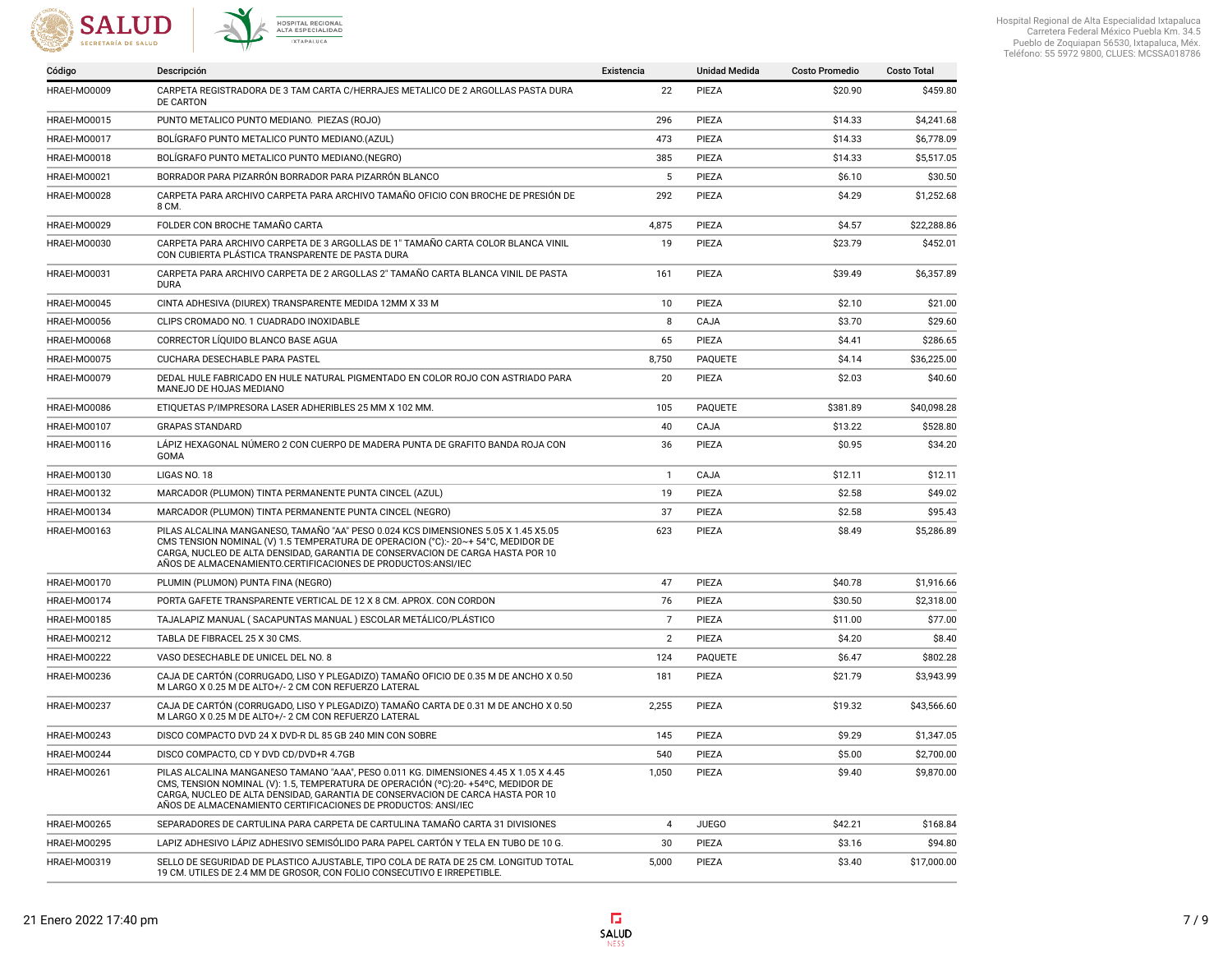



| Código        | Descripción                                                                                                               | Existencia     | <b>Unidad Medida</b>        | <b>Costo Promedio</b> | <b>Costo Total</b> |
|---------------|---------------------------------------------------------------------------------------------------------------------------|----------------|-----------------------------|-----------------------|--------------------|
| HRAEI-MO0321  | PORTA GAFETES PORTA GAFETE BROCHE.                                                                                        | 73             | PIEZA                       | \$189.59              | \$13,840.07        |
| HRAEI-M00322  | PORTA GAFETES PORTA GAFETE YOYO                                                                                           | 1,273          | PIEZA                       | \$74.40               | \$94,711.20        |
| HRAEI-MO0338  | PILA ALCALINA C 1.5 V                                                                                                     | 285            | PIEZA                       | \$20.14               | \$5,739.05         |
| HRAEI-MO0339  | BLOCKS (NOTAS AUTOADHERIBLES) 3" X 3" CON 400 HOJAS                                                                       | 39             | PAQUETE                     | \$21.50               | \$838.50           |
| HRAEI-M00361  | CHINCHE CUERPO DE METAL Y CABEZA DE PLÁSTICO                                                                              | 6              | CAJA                        | \$17.52               | \$105.12           |
| HRAEI-MO0430  | REGLA DE PLÁSTICO 30 CM                                                                                                   | 14             | PIEZA                       | \$2.88                | \$40.26            |
| HRAEI-MO0431  | LÁPIZ HEXAGONAL NÚMERO 2 CON CUERPO DE MADERA PUNTA DE GRAFITO BANDA ROJA CON<br>GOMA                                     | 3,853          | PIEZA                       | \$1.16                | \$4,464.85         |
| HRAEI-MO0432  | CINTA ADHESIVA AZUL 2.5 CM                                                                                                | 4              | PIEZA                       | \$55.50               | \$222.01           |
| HRAEI-MO0433  | CINTA ADHESIVA AZUL 5.0 CM                                                                                                | 8              | PIEZA                       | \$79.00               | \$632.00           |
| HRAEI-M00434  | PINCEL #0                                                                                                                 | 8              | PIEZA                       | \$67.00               | \$536.00           |
| HRAEI-MO0435  | PINCEL #2                                                                                                                 | 8              | PIEZA                       | \$92.00               | \$736.00           |
| HRAEI-M00436  | PINCEL #4                                                                                                                 | $\overline{7}$ | PIEZA                       | \$56.00               | \$392.00           |
| HRAEI-M00437  | PINCEL #6                                                                                                                 | 6              | PIEZA                       | \$0.01                | \$0.06             |
| HRAEI-MO0438  | PINCEL #8                                                                                                                 | 8              | PIEZA                       | \$270.00              | \$2,160.00         |
| HRAEI-M00439  | PINCEL #10                                                                                                                | 6              | PIEZA                       | \$299.00              | \$1,794.00         |
| HRAEI-MO0440  | PINCEL #12                                                                                                                | 13             | PIEZA                       | \$349.00              | \$4,537.00         |
| HRAEI-MZON-35 | MITOXANTRONA                                                                                                              | $\mathbf 0$    | <b>BOLO</b>                 | $-$64.00$             | \$0.00             |
| HRAEI-OM0001  | PINTURA COLOR NEGRO                                                                                                       | 21             | <b>LITRO</b>                | \$0.01                | \$0.20             |
| HRAEI-OM0002  | PINTURA COLOR BLANCO                                                                                                      | 41             | <b>LITRO</b>                | \$0.01                | \$0.39             |
| HRAEI-OM0003  | PINTURA COLOR AZUL                                                                                                        | 41             | <b>LITRO</b>                | \$0.01                | \$0.39             |
| HRAEI-OM0004  | PINTURA COLOR ROJO                                                                                                        | 41             | <b>LITRO</b>                | \$0.01                | \$0.39             |
| HRAEI-OM0005  | PINTURA COLOR AMARILLO                                                                                                    | 41             | <b>LITRO</b>                | \$0.01                | \$0.39             |
| HRAEI-OM0006  | PINTURA COLOR ROSA MEXICANO                                                                                               | $\mathbf{1}$   | <b>LITRO</b>                | \$0.01                | \$0.01             |
| HRAEI-OM0007  | PINTURA COLOR VID (MORADO)                                                                                                | $\mathbf{1}$   | LITRO                       | \$0.01                | \$0.01             |
| HRAEI-RE0155  | PB-MAX Karyotyping medium, FRASCO CON 100 ML, MARCA GIBCO                                                                 | $\mathbf{1}$   | <b>ENVASE CON</b><br>100 ML | \$1,788.63            | \$1,788.63         |
| HRAEI-VU0165  | PANTALÓN BLANCO MOD. 1 PARA PERSONAL DE ENFERMERÍA FEMENINO FILIPINA BLANCA MOD<br>1 PARA PERSONAL DE ENFERMERÍA FEMENINO | 264            | <b>JUEGO</b>                | \$869.07              | \$229,433.80       |
| HRAEI-VU0191  | ZAPATOS COLOR NEGRO                                                                                                       | 77             | PAR                         | \$710.00              | \$54,670.00        |
| HRAEI-VU0192  | SACO COLOR NEGRO MOD. 1 CHALECO COLOR NEGRO MOD. 1 PANTALON COLOR NEGRO MOD. 1                                            | 20             | <b>JUEGO</b>                | \$1,700.00            | \$34,000.00        |
| HRAEI-VU0205  | BLUSA DE VESTIR MOD 1 COLOR BEIGE                                                                                         | 82             | PIEZA                       | \$400.00              | \$32,800.00        |
| HRAEI-VU0213  | SACO MOD 2 COLOR NEGRO PANTALON MOD 2 COLOR NEGRO.                                                                        | $\overline{7}$ | <b>JUEGO</b>                | \$2,050.00            | \$14,350.00        |
| HRAEI-VU0233  | CAMISA TIPO SPORT FEMENINO COLOR BLANCA                                                                                   | 12             | PIEZA                       | \$400.00              | \$4,800.00         |
| HRAEI-VU0234  | CAMISA TIPO SPORT FEMENINO COLOR AZUL CIELO                                                                               | 12             | PIEZA                       | \$400.00              | \$4,800.00         |
| HRAEI-VU0235  | CAMISA TIPO SPORT HOMBRES COLOR BLANCA                                                                                    | 17             | PIEZA                       | \$400.00              | \$6,800.00         |
| HRAEI-VU0236  | CAMISA TIPO SPORT HOMBRES COLOR AZUL CIELO                                                                                | 17             | PIEZA                       | \$400.00              | \$6,800.00         |
| HRAEI-VU0240  | PANTALÓN BLANCO MODELO 1 PARA MÉDICOS RESIDENTES MASCULINO                                                                | 236            | PIEZA                       | \$410.00              | \$96,760.00        |
| HRAEI-VU0251  | PANTIMEDIAS COLOR NATURAL                                                                                                 | 286            | PAR                         | \$110.00              | \$31,460.00        |
| HRAEI-VU0252  | CALCETÍN DE MEDIANA COMPRESIÓ COLOR BLANCO                                                                                | 170            | <b>PAR</b>                  | \$141.00              | \$23,970.00        |
| HRAEI-VU0255  | BLUSA DE VESTIR MOD 2 COLOR BLANCO                                                                                        | 82             | PIEZA                       | \$400.00              | \$32,800.00        |
| HRAEI-VU0258  | CALCETINES COLOR NEGRO                                                                                                    | 154            | PAR                         | \$141.00              | \$21,714.00        |
| HRAEI-VU0279  | PANTALON BLANCO MOD 2 PARA PERSONAL DE ENFERMERÍA FEMENINO FILIPINA BLANCA MOD 2<br>PARA PERSONAL DE ENFERMERÍA FEMENINO  | 264            | <b>JUEGO</b>                | \$869.07              | \$229,433.80       |